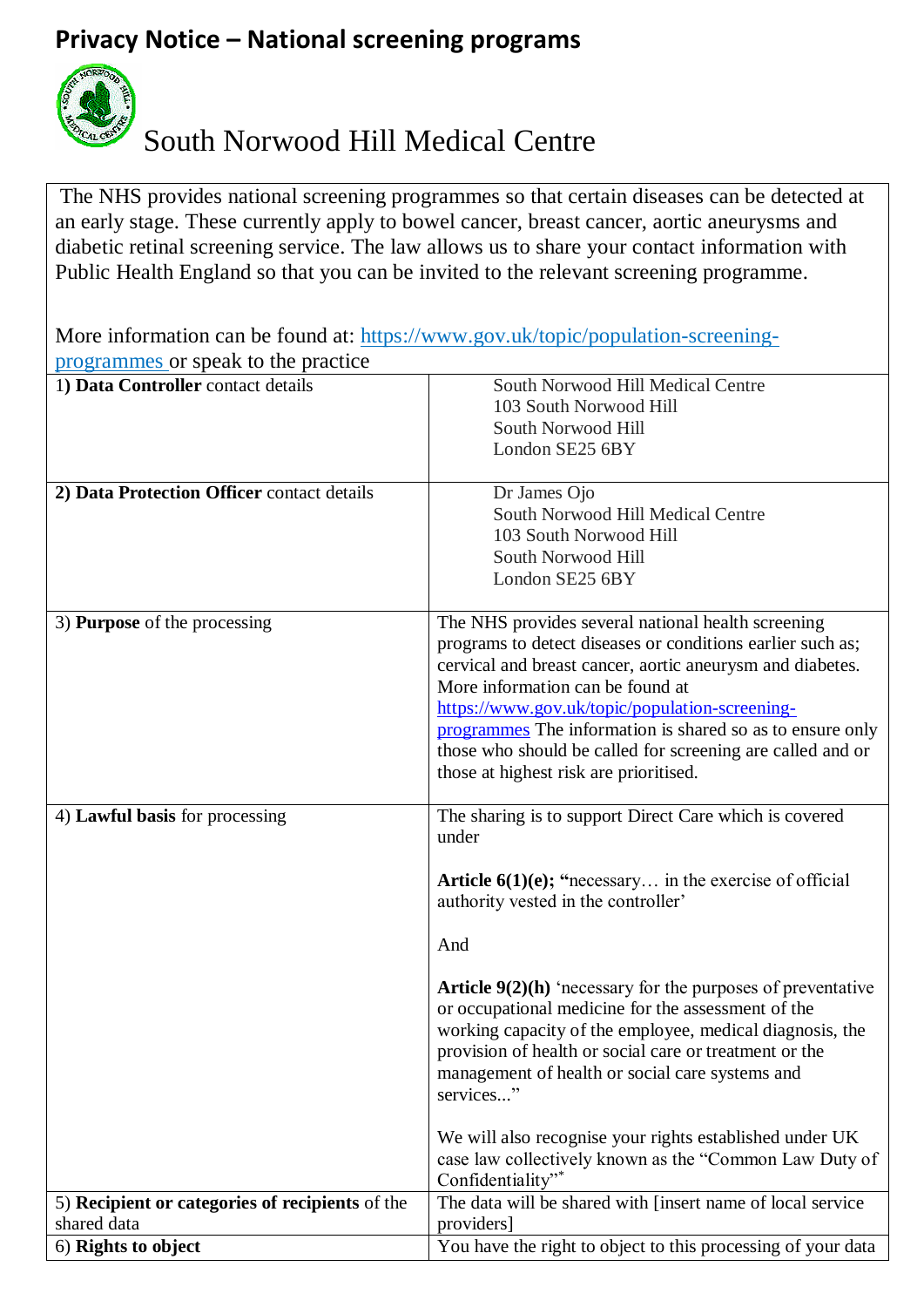## **Privacy Notice – National screening programs**

|                                | and to some or all of the information being shared with the  |
|--------------------------------|--------------------------------------------------------------|
|                                | recipients. Contact the Data Controller or the practice. For |
|                                | national screening programmes: you can opt so that you no    |
|                                | longer receive an invitation to a screening programme.       |
|                                |                                                              |
|                                | See: https://www.gov.uk/government/publications/opting-      |
|                                | out-of-the-nhs-population-screening-programmes               |
|                                |                                                              |
|                                |                                                              |
|                                | Or speak to your practice.                                   |
|                                |                                                              |
| 7) Right to access and correct | You have the right to access the data that is being shared   |
|                                | and have any inaccuracies corrected. There is no right to    |
|                                | have accurate medical records deleted except when            |
|                                | ordered by a court of Law.                                   |
| 8) Retention period            | GP medical records will be kept in line with the law and     |
|                                | national guidance.                                           |
|                                | Information on how long records can be kept can be found     |
|                                | at: https://digital.nhs.uk/article/1202/Records-             |
|                                | Management-Code-of-Practice-for-Health-and-Social-           |
|                                | <b>Care-2016</b>                                             |
|                                |                                                              |
|                                | Or speak to the practice.                                    |
| 9) Right to Complain.          | You have the right to complain to the Information            |
|                                | Commissioner's Office, you can use this link                 |
|                                | https://ico.org.uk/global/contact-us/                        |
|                                | or calling their helpline Tel: 0303 123 1113 (local rate) or |
|                                | 01625 545 745 (national rate)                                |
|                                |                                                              |
|                                | There are National Offices for Scotland, Northern Ireland    |
|                                | and Wales, (see ICO website)                                 |

\* "Common Law Duty of Confidentiality", common law is not written out in one document like an Act of Parliament. It is a form of law based on previous court cases decided by judges; hence, it is also referred to as 'judge-made' or case law. The law is applied by reference to those previous cases, so common law is also said to be based on precedent.

The general position is that if information is given in circumstances where it is expected that a duty of confidence applies, that information cannot normally be disclosed without the information provider's consent.

In practice, this means that all patient information, whether held on paper, computer, visually or audio recorded, or held in the memory of the professional, must not normally be disclosed without the consent of the patient. It is irrelevant how old the patient is or what the state of their mental health is; the duty still applies.

Three circumstances making disclosure of confidential information lawful are:

- where the individual to whom the information relates has consented:
- where disclosure is in the public interest; and